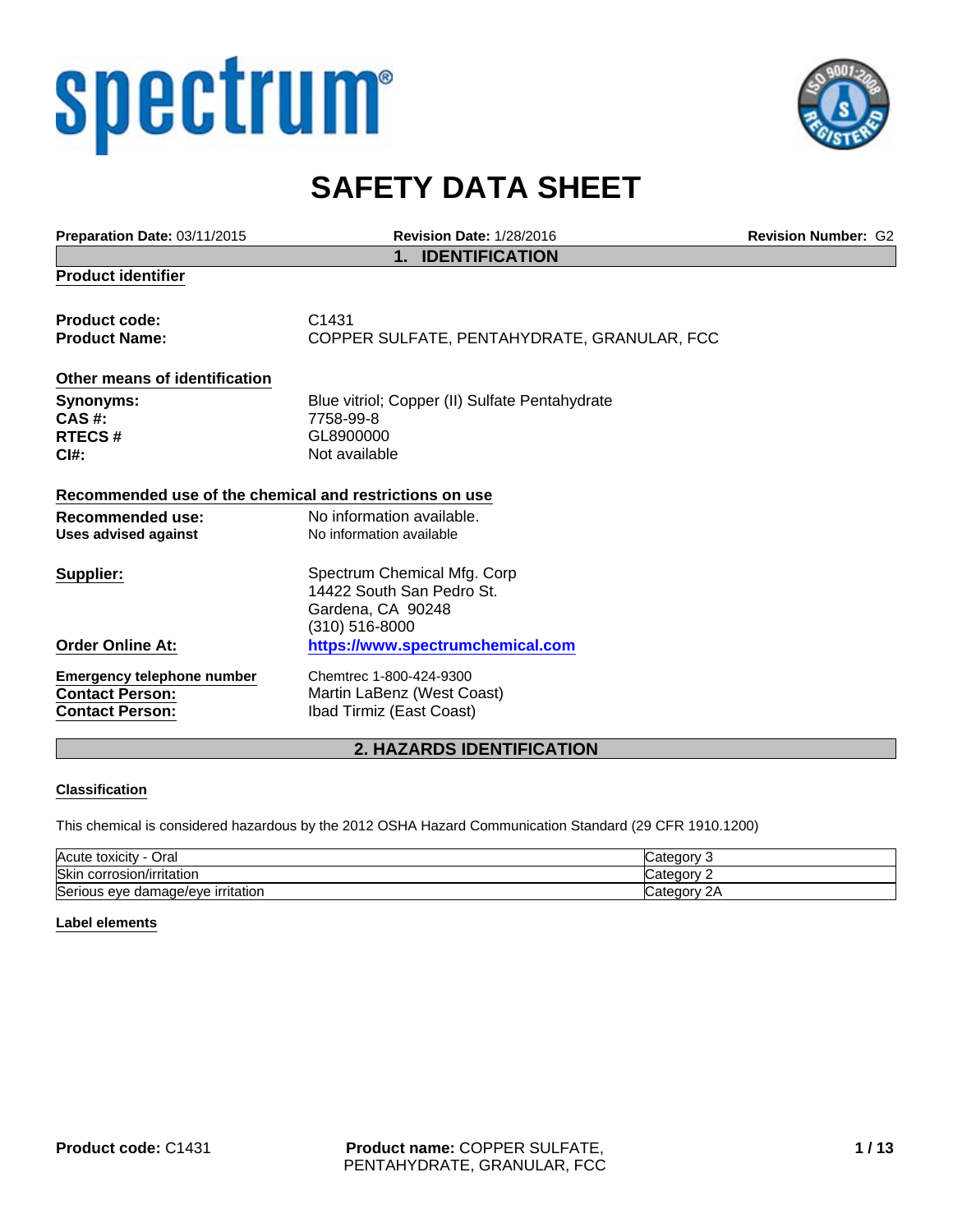#### **Danger**

**Hazard statements** Toxic if swallowed Causes skin irritation Causes serious eye irritation



#### **Hazards not otherwise classified (HNOC)** Not Applicable

# **Other hazards**

Very toxic to aquatic life with long lasting effects Very toxic to aquatic life

#### **Precautionary Statements - Prevention**

Wash face, hands and any exposed skin thoroughly after handling Do not eat, drink or smoke when using this product Wear protective gloves Wear eye/face protection

#### **Precautionary Statements - Response**

*Specific treatment (see .? on this label) Specific treatment (see .? on this label)* IF IN EYES: Rinse cautiously with water for several minutes. Remove contact lenses, if present and easy to do. Continue rinsing. If eye irritation persists: Get medical advice/attention. IF ON SKIN: Wash with plenty of soap and water If skin irritation occurs: Get medical advice/attention Take off contaminated clothing and wash before reuse IF SWALLOWED: Immediately call a POISON CENTER or doctor/physician Rinse mouth

#### **Precautionary Statements - Storage**

Store locked up

#### **Precautionary Statements - Disposal**

Dispose of contents/container to an approved waste disposal plant

# **3. COMPOSITION/INFORMATION ON INGREDIENTS**

| Components                         | CAS-No.   | Weight % |
|------------------------------------|-----------|----------|
| Sulfate,<br>Pentahydrate<br>Copper | 7758-99-8 | 100      |
| 7758-99-8                          |           |          |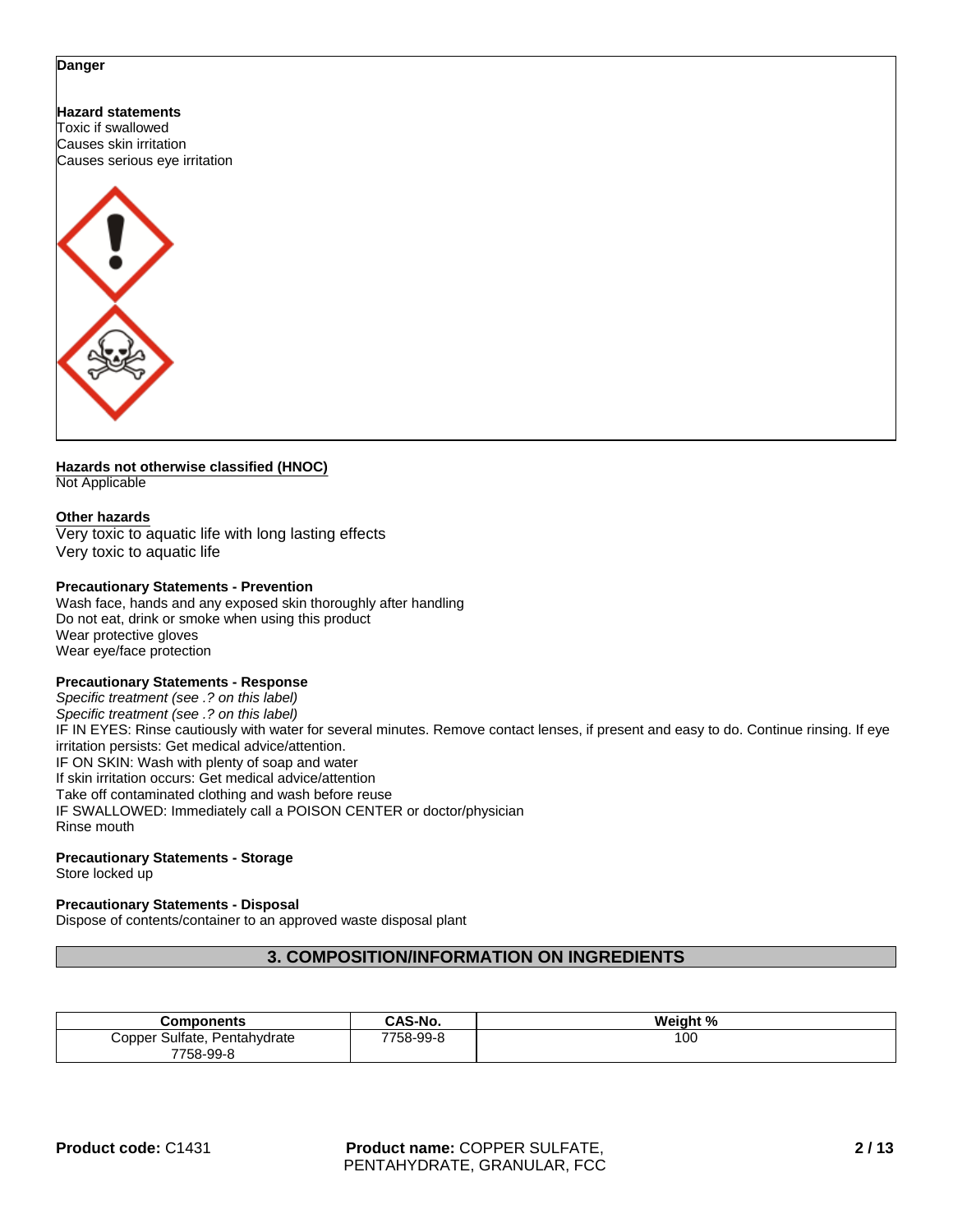# **4. FIRST AID MEASURES**

| <b>First aid measures</b> |                                                                                                                                                                                            |
|---------------------------|--------------------------------------------------------------------------------------------------------------------------------------------------------------------------------------------|
| <b>General Advice:</b>    | Poison information centers in each State capital city can provide additional<br>assistance for scheduled poisons (13 1126)                                                                 |
| <b>Skin Contact:</b>      | Wash off immediately with soap and plenty of water removing all contaminated clothes and<br>shoes. Get medical attention. If skin irritation persists, call a physician.                   |
| <b>Eye Contact:</b>       | Flush eyes with water for 15 minutes. Get medical attention.                                                                                                                               |
| Inhalation:               | Move to fresh air. If not breathing, give artificial respiration. If breathing is difficult, give oxygen.<br>Get medical attention.                                                        |
| Ingestion:                | Do not induce vomiting without medical advice. Never give anything by mouth to an<br>unconscious person. Immediate medical attention is required. Toxic if swallowed.                      |
|                           | Most important symptoms and effects, both acute and delayed                                                                                                                                |
| <b>Symptoms</b>           | Causes eye irritation. Causes skin irritation. May cause a greenish discoloration of the skin.<br>May cause discoloration of the cornea. May cause ulceration of the cornea. Ingestion may |

cause gastrointestinal irritation, nausea, vomiting, and diarrhea. Oral mucosa, vomitus, stools, and salilva may be stained blue or green following ingestion. May cause metallic taste. Abdominal pain. May cause metabolic acidosis. May cause methemoglobinemia. May affect the liver. Jaundice. It may affect the kidneys. May cause central nervous system effects. May affect the cardiovascular system. Hypotension. Perforation of the nasal septum if inhaled in excessive quantities. Irritating to respiratory system. Coughing and wheezing.

**Notes to Physician:** Treat symptomatically

#### **Protection of first-aiders**

First-Aid Providers: Avoid exposure to blood or body fluids. Wear gloves and other necessary protective clothing. Dispose of contaminated clothing and equipment as bio-hazardous waste

# **5. FIRE-FIGHTING MEASURES**

| <b>Extinguishing Media</b>                            |                                                                                                                                                |  |
|-------------------------------------------------------|------------------------------------------------------------------------------------------------------------------------------------------------|--|
| <b>Suitable Extinguishing Media:</b>                  | The product is not flammable. If it is involved in a fire,<br>extinguish the fire using an agent suitable for the type of<br>surrounding fire. |  |
| <b>Unsuitable Extinguishing Media:</b>                | No information available.                                                                                                                      |  |
| Specific hazards arising from the chemical            |                                                                                                                                                |  |
| <b>Hazardous Combustion Products:</b>                 | If inolved in a fire, the following may be released: copper<br>oxides, sulfur oxides                                                           |  |
| <b>Specific hazards:</b>                              | No information available.                                                                                                                      |  |
| <b>Special Protective Actions for Firefighters</b>    |                                                                                                                                                |  |
| <b>Specific Methods:</b>                              | No information available.                                                                                                                      |  |
| <b>Special Protective Equipment for Firefighters:</b> | As in any fire, wear self-contained breathing apparatus<br>pressure-demand, MSHA/NIOSH (approved or equivalent)<br>and full protective gear    |  |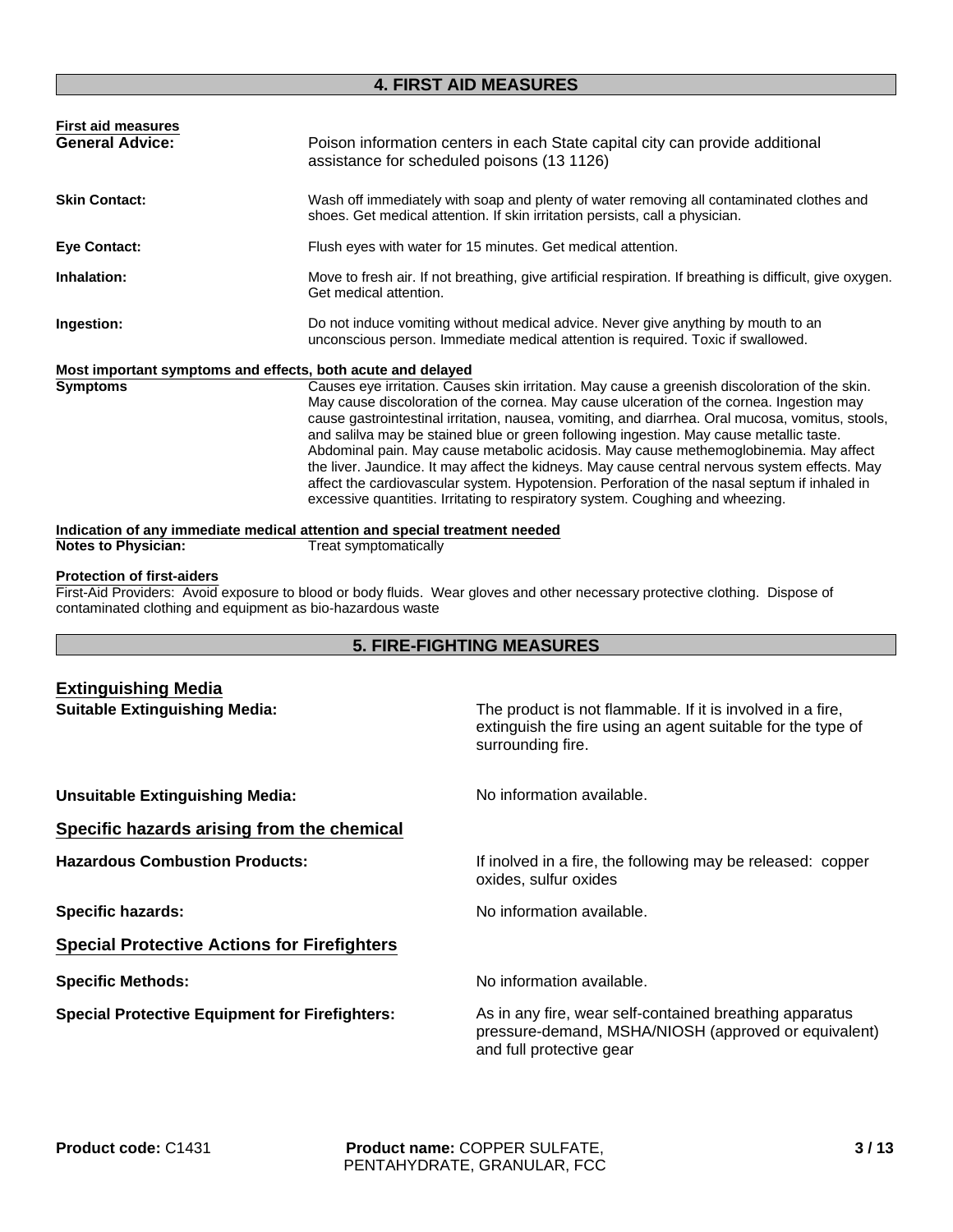# **6. ACCIDENTAL RELEASE MEASURES**

#### **Personal precautions, protective equipment and emergency procedures**

| <b>Personal Precautions:</b>                         | Keep people away from and upwind of spill/leak. Ensure adequate ventilation. Do not touch<br>damaged containers or spilled material unless wearing appropriate protective clothing. Avoid<br>contact with skin, eyes and clothing. Use personal protective equipment. |  |
|------------------------------------------------------|-----------------------------------------------------------------------------------------------------------------------------------------------------------------------------------------------------------------------------------------------------------------------|--|
| <b>Environmental precautions</b>                     | Prevent further leakage or spillage if safe to do so. Prevent product from entering<br>drains. Prevent entry into waterways, sewers, basements or confined areas.                                                                                                     |  |
| Methods and material for containment and cleaning up |                                                                                                                                                                                                                                                                       |  |
| <b>Methods for containment</b>                       | Stop leak if you can do it without risk. Cover with plastic sheet to prevent spreading.                                                                                                                                                                               |  |
| Methods for cleaning up                              | Sweep up and shovel into suitable containers for disposal. Clean contaminated<br>surface thoroughly.                                                                                                                                                                  |  |
| <b>7. HANDLING AND STORAGE</b>                       |                                                                                                                                                                                                                                                                       |  |

#### **Precautions for safe handling**

#### **Technical Measures/Precautions:**

Provide sufficient air exchange and/or exhaust in work rooms. Keep away from incompatible materials.

#### **Safe Handling Advice**

Wear personal protective equipment. Avoid contact with skin, eyes and clothing. Do not ingest. Do not breathe vapours/dust. Handle in accordance with good industrial hygiene and safety practice.

#### **Conditions for safe storage, including any incompatibilities**

#### **Technical Measures/Storage Conditions:**

Keep container tightly closed in a dry and well-ventilated place. Store at room temperature in the original container. Store away from incompatible materials.

#### **Incompatible Materials:**

Hydroxylamine. Acetylene. Hydrazine. Nitromethane. Strong reducing agents.

#### **8. EXPOSURE CONTROLS/PERSONAL PROTECTION**

#### **Control parameters**

#### **National occupational exposure limits**

#### **United States**

| <b>Components</b>                            | <b>OSHA</b> | <b>NIOSH</b>                  | <b>ACGIH</b>                  | <b>AIHA WHEEL</b> |
|----------------------------------------------|-------------|-------------------------------|-------------------------------|-------------------|
| Copper Sulfate,<br>Pentahydrate<br>7758-99-8 | None        | mg/m <sup>3</sup> TWA (as Cu) | mg/m <sup>3</sup> TWA (as Cu) | None              |

#### **Canada**

| Components                         | Alberta | British<br>Columbia | Ontario | Quebec |
|------------------------------------|---------|---------------------|---------|--------|
| Sulfate.<br>Pentahydrate<br>∴opper | None    | None                | None    | None   |
| 7758-99-8                          |         |                     |         |        |

#### **Australia and Mexico**

| <b>Components</b>                   | Australia | Mexico |
|-------------------------------------|-----------|--------|
| Sulfate.<br>copper:<br>Pentahydrate | None      | None   |
| 7758-99-ა                           |           |        |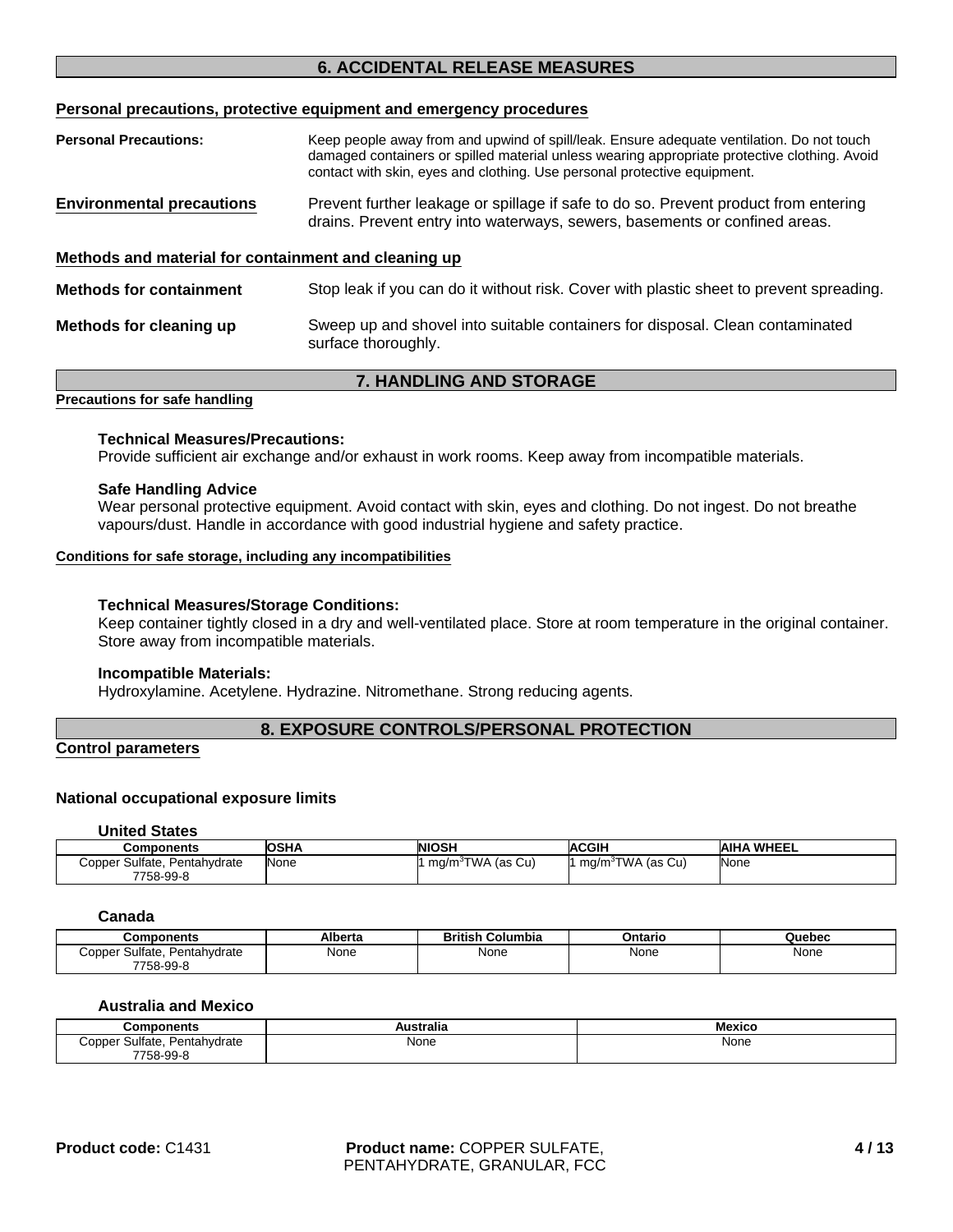### **Appropriate engineering controls**

**Engineering measures to reduce exposure:** Ensure adequate ventilation. Use process enclosures, local exhaust ventilation, or other engineering controls to keep airborne levels below recommended exposure limits. If user operations generate dust, fume or mist, use ventilation to keep exposure to airborne contaminants below the exposure limit.

#### **Individual protection measures, such as personal protective equipment**

#### **Personal Protective Equipment**

| Eye protection:                | Goggles. or. Safety glasses with side-shields.                                                                                                                                                                                                                                                                                                                   |
|--------------------------------|------------------------------------------------------------------------------------------------------------------------------------------------------------------------------------------------------------------------------------------------------------------------------------------------------------------------------------------------------------------|
| Skin and body protection:      | Chemical resistant apron. Long sleeved clothing. Gloves.                                                                                                                                                                                                                                                                                                         |
| <b>Respiratory protection:</b> | Effective dust mask. Use a dust respirator under conditions where exposure to the<br>substance is apparent (e.g. generation of high concentration of dust (dust clouds),<br>inadequate ventilation, development of respiratory tract irritation), and engineering<br>controls are not feasible. Be sure to use an approved/certified respirator or<br>equivalent |
| Hygiene measures:              | Avoid contact with skin, eyes and clothing. Wash hands before breaks and<br>immediately after handling the product. When using, do not eat, drink or smoke.                                                                                                                                                                                                      |

# **9. PHYSICAL AND CHEMICAL PROPERTIES**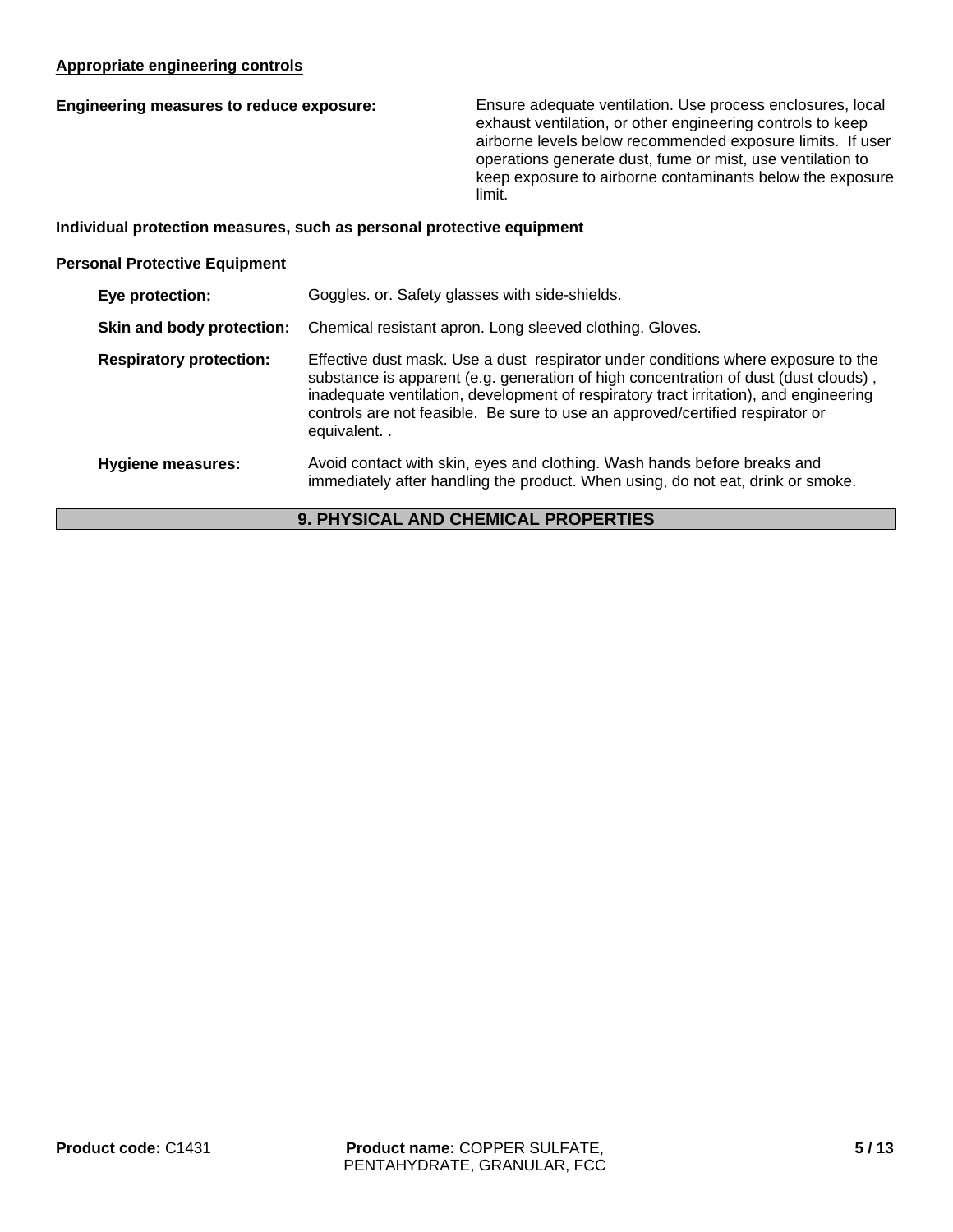# **9. PHYSICAL AND CHEMICAL PROPERTIES**

**Physical state:** Solid.

**Odor:** Odorless.

**Molecular/Formula weight:** 249.69

**Flashpoint (°C/°F):** No information available.

**Lower Explosion Limit (%):** No information available

**Melting point/range(°C/°F):** 110°C/230°F

**Bulk density:** No information available

**Vapor pressure @ 20°C (kPa):** No information available

**VOC content (g/L):** No information available

**Viscosity:** No information available **Appearance:** Crystals. Granular. Powder.

**Taste** Nauseating. Metallic.

**Flammability:** No information available

**Flash Point Tested according to:** Not available

**Upper Explosion Limit (%):** No information available

**Boiling point/range(°C/°F):** 150°C/302°F

**Density (g/cm3):** No information available

**Evaporation rate:** No information available

**Odor threshold (ppm):** No information available

**Miscibility:** No information available **Color:** Light blue.

**Formula:** CuSO4•5H2O

**Flash point (°C):** No data available

**Autoignition Temperature (°C/°F):** No information available

**pH:** No information available

**Decomposition temperature(°C/°F):** No information available

**Specific gravity:** 2.28 @ 15.6°C

**Vapor density:** No information available

**Partition coefficient (n-octanol/water):** No information available

**Solubility:** Easily soluble in hot water Soluble in cold water Soluble in Methanol Insoluble in Ethanol It readily forms alkaline complexes at sufficiently high concentrations of amines or alkali cyanides Practically insoluble in most organic solvents

#### **10. STABILITY AND REACTIVITY**

#### **Reactivity**

Anhydrous copper sulfate causes hydroxylamine to ignite and the hydrated salt is vigorously reduced Copper salts and nitromethane spontaneously form explosive materials Copper salts promote the decomposition of hydrazine

Dangerous acetylides may be formed from many copper salts. The copper acetylides formed in ammonical or caustic solutions with Cu(II) salts and acetylene are more explosive than those derived from cuprous Cu(I) salts

| <b>Chemical stability</b><br>Stability:    | Stable under recommended storage conditions.                                                        |
|--------------------------------------------|-----------------------------------------------------------------------------------------------------|
| <b>Possibility of Hazardous Reactions:</b> | Hazardous polymerization does not occur                                                             |
| <b>Conditions to avoid:</b>                | Incompatible materials.                                                                             |
| <b>Incompatible Materials:</b>             | Hydroxylamine. Acetylene. Hydrazine. Nitromethane. Strong reducing agents.                          |
|                                            | Hazardous decomposition products: When heated to decomposition it emits toxic fumes. Sulfur oxides. |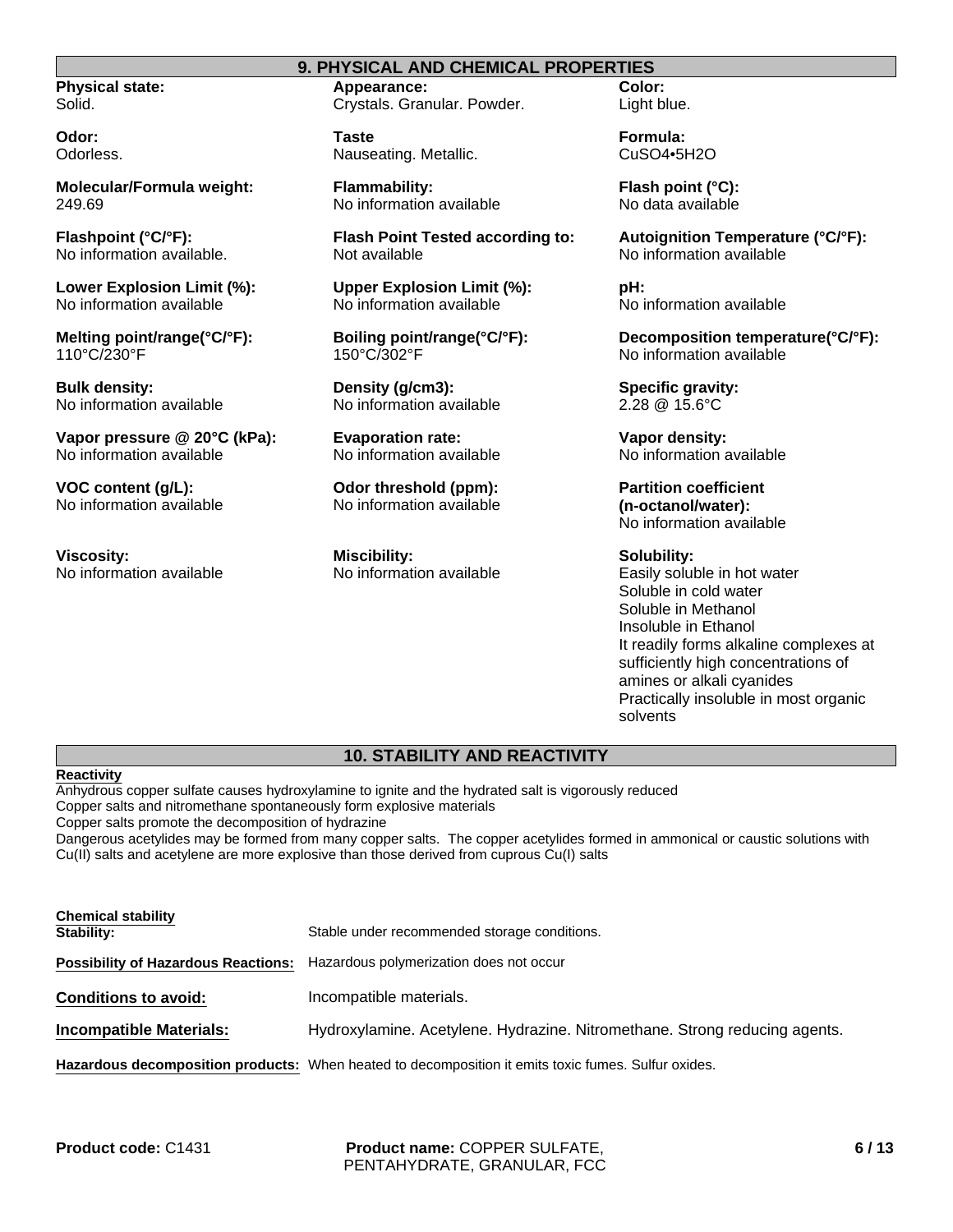#### **Special Remarks on Corrosivity:** No information available

#### 11. TOXICOLOGICAL INFORMATION

#### **Information on likely routes of exposure**

**Principal Routes of Exposure:** Ingestion. Inhalation.

#### **Acute Toxicity**

#### **Component Information**

**LC50/inhalation/mouse =** No infomation available **LD50/oral/rat =** 960 mg/kg Oral LD50 Rat (LOLI) 300 mg/kg (RTECS) **Other LD50 or LC50information =** Lowest Lethal Dose (LDL) for human: 1088 mg/kg **LD50/dermal/rat =** >2000 mg/kg *Copper Sulfate, Pentahydrate - 7758-99-8* **LD50/dermal/rabbit =** No information available **LC50/inhalation/rat =** No information available **LD50/oral/mouse =** 43 mg/kg Oral LD50 Mouse

**Product Information**

**LD50/oral/rat = VALUE- Acute Tox Oral =** 300mg/kg

**LD50/oral/mouse = Value - Acute Tox Oral =** 43mg/kg

**LD50/dermal/rabbit VALUE-Acute Tox Dermal =** No information available

**LD50/dermal/rat VALUE -Acute Tox Dermal =** > 2000mg/kg

**LC50/inhalation/rat VALUE-Vapor =** No information available **VALUE-Gas =** No information available **VALUE-Dust/Mist =** No information available

**LC50/Inhalation/mouse VALUE-Vapor =** No information available **VALUE - Gas =** No information available **VALUE - Dust/Mist =** No information available

**Symptoms**

**Skin Contact:** Causes skin irritation. May cause skin burns, itching allergic dermatitis, eczema, and greenish discoloration of the skin and hair.

**Product code:** C1431 **Product name:** COPPER SULFATE, PENTAHYDRATE, GRANULAR, FCC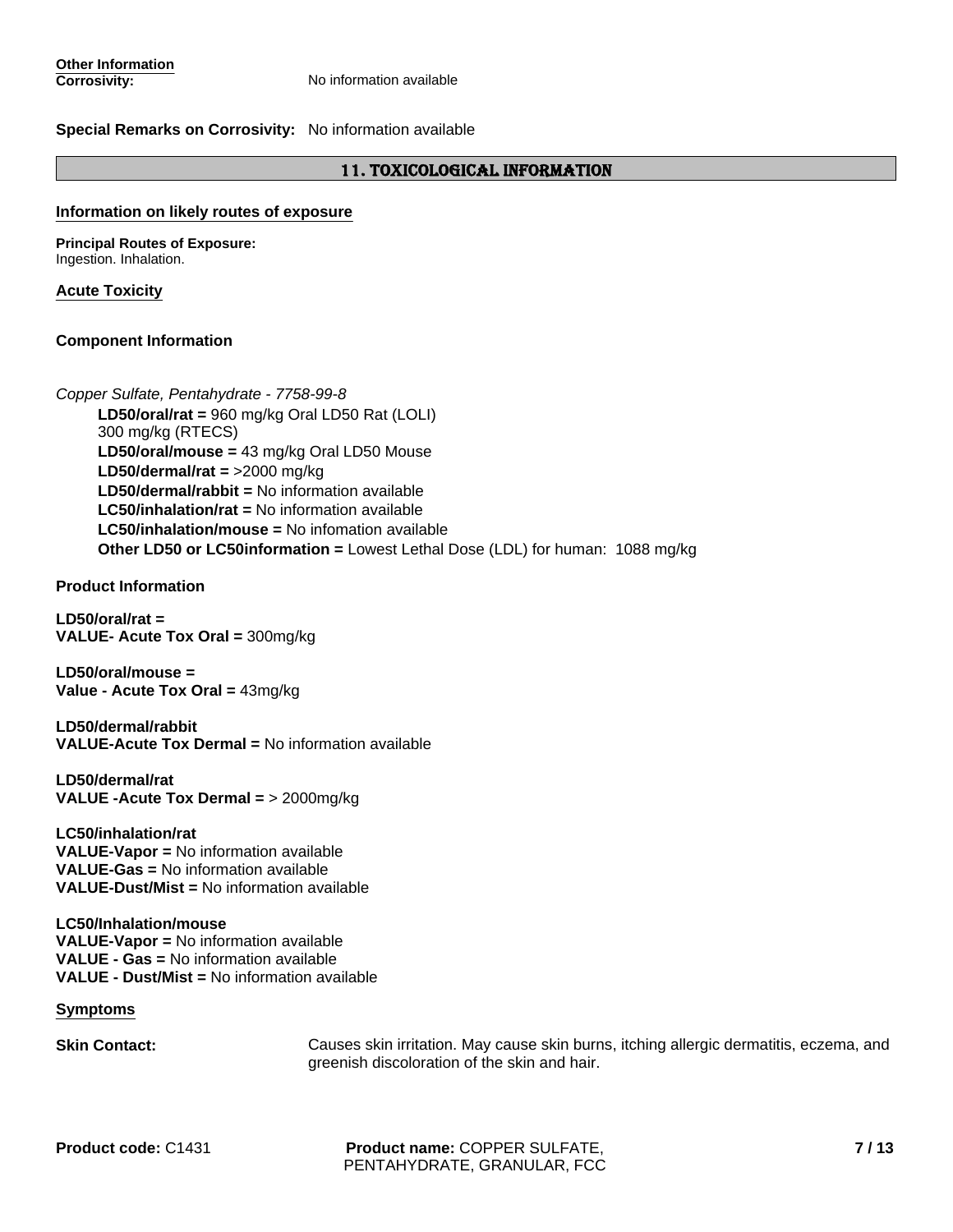| <b>Eye Contact:</b>          | Causes serious eye irritation. May cause burns. May cause conjunctivitis. May cause<br>corneal opacity. May cause corneal discoloration, ulceration.                                                                                                                                                                                                                                                                                                                                                                                                                                                                                                                                                                                                                                                                                                        |
|------------------------------|-------------------------------------------------------------------------------------------------------------------------------------------------------------------------------------------------------------------------------------------------------------------------------------------------------------------------------------------------------------------------------------------------------------------------------------------------------------------------------------------------------------------------------------------------------------------------------------------------------------------------------------------------------------------------------------------------------------------------------------------------------------------------------------------------------------------------------------------------------------|
| <b>Inhalation</b>            | Causes respiratory tract (nose, throat, lung) irritation with coughing and wheezing.<br>May cause ulceration and perforation of the nasal septum if inhaled in excessive<br>quantities. Burning copper sulfate may result in irritating and poisonous gases which<br>may irritate the respiratory tract and lungs, and may cause fume metal fever which is<br>characterized by flu-like symptoms such as fever, chills, muscle aches.                                                                                                                                                                                                                                                                                                                                                                                                                       |
| Ingestion                    | Toxic if swallowed. May cause gastrointestinal tract irritation with nausea, vomiting,<br>hypermotility, diarrhea, metallic taste, burning sensation in the stomach or<br>epigastrum, abdominal pain, and possible gastrointestinal tract bleeding. May affect<br>metabolism(metabolic acidosis, anorexia, weight loss), liver (liver damage, jaundice),<br>blood (rarely Methemoglobinemia, hemalytic anemia), urinary system (kidney<br>damage, hematuria, hemoglobinuria, albuminuria), behavior/central nervous system<br>(CNS depression, headache, seizures, somnolence, tremor, psychosis, muscle<br>weakness, coma), cardiovascular system (lowering of blood pressure, dysrythmia).<br>Oral mucosa, vomitus, stools, and saliva may be stained blue or green following<br>ingestion. Aspiration pneumonia may develop following emesis (vomiting). |
| <b>Aspiration hazard</b>     | No information available                                                                                                                                                                                                                                                                                                                                                                                                                                                                                                                                                                                                                                                                                                                                                                                                                                    |
|                              | Delayed and immediate effects as well as chronic effects from short and long-term exposure                                                                                                                                                                                                                                                                                                                                                                                                                                                                                                                                                                                                                                                                                                                                                                  |
| <b>Chronic Toxicity</b>      | Repeated or prolonged skin contact may cause thickening of the skin                                                                                                                                                                                                                                                                                                                                                                                                                                                                                                                                                                                                                                                                                                                                                                                         |
| <b>Sensitization:</b>        | No information available                                                                                                                                                                                                                                                                                                                                                                                                                                                                                                                                                                                                                                                                                                                                                                                                                                    |
| <b>Mutagenic Effects:</b>    | Animal experiments showed mutagenic effects                                                                                                                                                                                                                                                                                                                                                                                                                                                                                                                                                                                                                                                                                                                                                                                                                 |
| <b>Carcinogenic effects:</b> | Not considered carcinogenic                                                                                                                                                                                                                                                                                                                                                                                                                                                                                                                                                                                                                                                                                                                                                                                                                                 |

| <b>Components</b>               | <b>IARC</b> | ACGIH -<br><b>Carcinogens</b> | NTP        | <b>OSHA HCS -</b><br><b>Carcinogens</b> | Carcinogenic<br><b>Substances</b> | Australia - Notifiable   Australia - Prohibited  <br><b>Carcinogenic</b><br><b>Substances</b> |
|---------------------------------|-------------|-------------------------------|------------|-----------------------------------------|-----------------------------------|-----------------------------------------------------------------------------------------------|
| Copper Sulfate,<br>Pentahydrate | Not listed  | Not listed                    | Not listed | Not listed                              | Not listed                        | Not listed                                                                                    |

| <b>Reproductive toxicity</b>                                                                 | No data is available                                                             |
|----------------------------------------------------------------------------------------------|----------------------------------------------------------------------------------|
| <b>Reproductive Effects:</b><br><b>Developmental Effects:</b><br><b>Teratogenic Effects:</b> | No information available<br>No information available<br>No information available |
| <b>Specific Target Organ Toxicity</b>                                                        |                                                                                  |

| <b>STOT - single exposure</b> | No information available |
|-------------------------------|--------------------------|
| STOT - repeated exposure      | No information available |
| <b>Target Organs:</b>         | No information available |

# **12. ECOLOGICAL INFORMATION**

# **Ecotoxicity**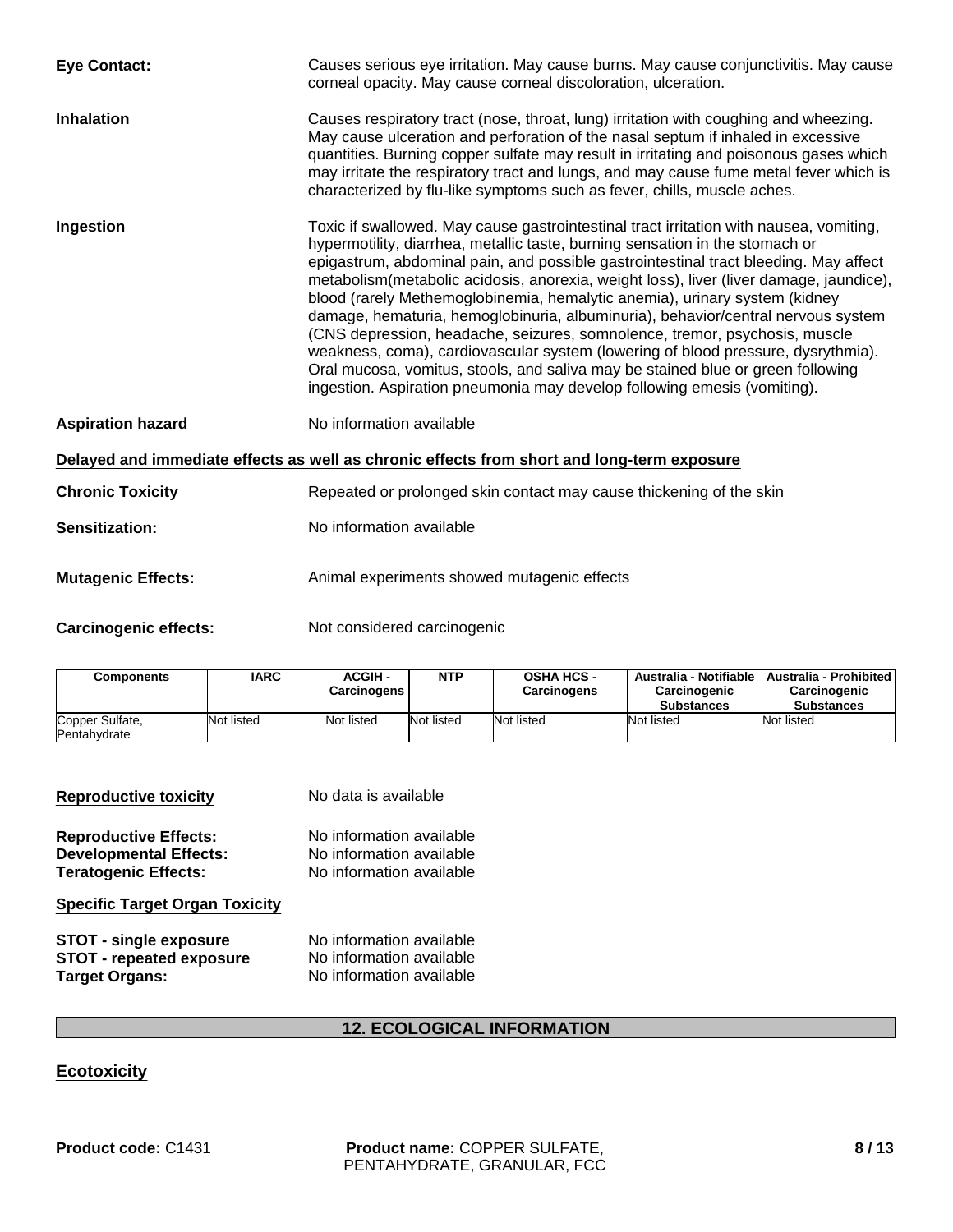| <b>12. ECOLOGICAL INFORMATION</b>        |                                                                                                                                                                                                                                                                                                                                                                                                                                                                                                                                                                                                                    |  |
|------------------------------------------|--------------------------------------------------------------------------------------------------------------------------------------------------------------------------------------------------------------------------------------------------------------------------------------------------------------------------------------------------------------------------------------------------------------------------------------------------------------------------------------------------------------------------------------------------------------------------------------------------------------------|--|
| <b>Ecotoxicity effects:</b>              | Aquatic environment.                                                                                                                                                                                                                                                                                                                                                                                                                                                                                                                                                                                               |  |
| Copper Sulfate, Pentahydrate - 7758-99-8 |                                                                                                                                                                                                                                                                                                                                                                                                                                                                                                                                                                                                                    |  |
| <b>Freshwater Fish Species Data:</b>     | 0.09 - 0.19 mg/L LC50 Oncorhynchus mykiss 96 h static 1<br>0.1478 - 0.165 mg/L LC50 Oncorhynchus mykiss 96 h flow-through 1<br>0.66 - 1.15 mg/L LC50 Lepomis macrochirus 96 h semi-static 1<br>0.96 - 1.8 mg/L LC50 Lepomis macrochirus 96 h static 1<br>0.6752 mg/L LC50 Pimephales promelas 96 h static 1                                                                                                                                                                                                                                                                                                        |  |
| <b>Water Flea Data:</b>                  | 0.147 - 0.227 mg/L EC50 Daphnia magna 48 h                                                                                                                                                                                                                                                                                                                                                                                                                                                                                                                                                                         |  |
| Persistence and degradability:           | If released to soil, copper sulfate may leach to groundwater, be partly oxidized, or<br>bind to humic materials, clay, or hydrous of iron and manganese. In water, it will bind<br>to carbonates as well as humic materials, clay and hydrous oxides of iron and<br>manganese. Copper is accumulated by plants and animals, but it does not appear to<br>biomagnify from plants to animals. This lack of biomagnification appears common<br>with heavy metals. In air, copper aerosols (in general) have a residence time of 2 to<br>10 days in an unpolluted atmosphere and 0.1 to >4 in a polluted, urban areas. |  |
| <b>Bioaccumulative potential:</b>        | No information available                                                                                                                                                                                                                                                                                                                                                                                                                                                                                                                                                                                           |  |
| <b>Mobility:</b>                         | No information available                                                                                                                                                                                                                                                                                                                                                                                                                                                                                                                                                                                           |  |

# **13. DISPOSAL CONSIDERATIONS**

# **Disposal Methods**

#### **Waste from residues / unused products:**

Waste must be disposed of in accordance with Federal, State and Local regulation.

#### **Contaminated packaging:**

Empty containers should be taken for local recycling, recovery or waste disposal

| Components                   | <b>RCRA - F Series</b><br><b>Wastes</b> | <b>IRCRA - K Series</b><br><b>Wastes</b> | <b>RCRA-P</b><br><b>Series</b><br><b>Wastes</b> | <b>RCRA - U Series Wastes</b> |
|------------------------------|-----------------------------------------|------------------------------------------|-------------------------------------------------|-------------------------------|
| Copper Sulfate, Pentahydrate | None                                    | None                                     | None                                            | None                          |

# **14. TRANSPORT INFORMATION**

**DOT**

| UN-No:                       | UN3077                                                              |
|------------------------------|---------------------------------------------------------------------|
| <b>Proper Shipping Name:</b> | Environmentally hazardous substance, solid, n.o.s. (Cupric Sulfate) |
| <b>Hazard Class:</b>         | 9                                                                   |
| <b>Subsidiary Risk:</b>      | No information available                                            |
| <b>Packing Group:</b>        | Ш                                                                   |
| <b>ERG No:</b>               | 171                                                                 |
| <b>Marine Pollutant</b>      | Marine Pollutant                                                    |
| DOT RQ (lbs):                | No information available                                            |
| Symbol(s):                   | G                                                                   |

**TDG (Canada) UN-No:** UN3077<br>**Proper Shipping Name:** Environn **Hazard Class:** 9

Environmentally hazardous substance, solid, n.o.s.

**Product code:** C1431

**Product name:** COPPER SULFATE, PENTAHYDRATE, GRANULAR, FCC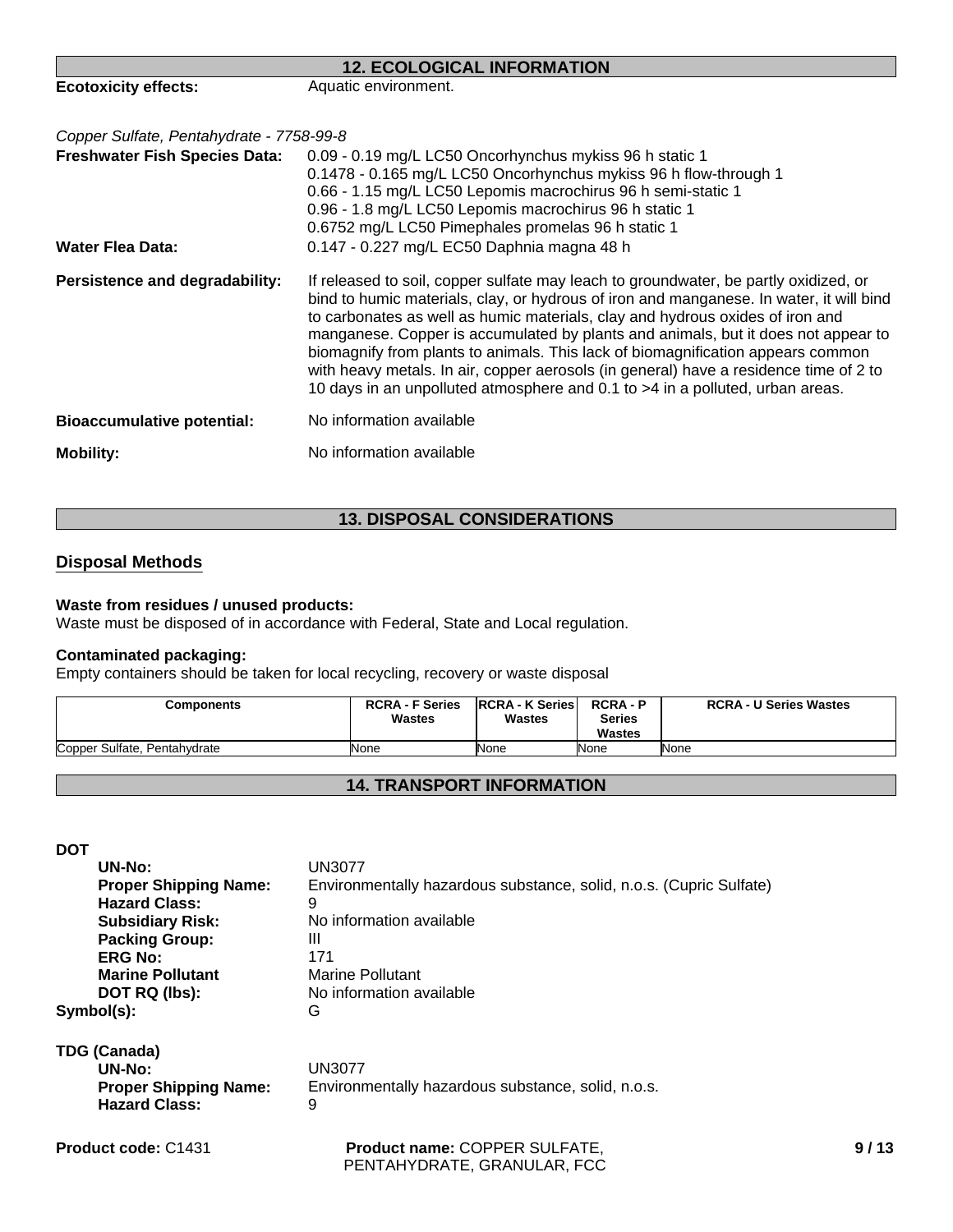### **14. TRANSPORT INFORMATION**

| <b>Subsidiary Risk:</b> | No information available |
|-------------------------|--------------------------|
| <b>Packing Group:</b>   | Ш                        |
| <b>Description:</b>     | No information available |

#### **ADR**

| UN-No:                       | <b>UN3077</b>                                      |
|------------------------------|----------------------------------------------------|
| <b>Proper Shipping Name:</b> | Environmentally hazardous substance, solid, n.o.s. |
| <b>Hazard Class:</b>         | 9                                                  |
| <b>Packing Group:</b>        | Ш                                                  |
| <b>Subsidiary Risk:</b>      | No information available                           |
| <b>Classification Code:</b>  | No information available                           |
| <b>Description:</b>          | No information available                           |
| <b>CEFIC Tremcard No:</b>    | No information available                           |

# **IMO / IMDG**

| <b>UN-No:</b>                | UN3077                                             |
|------------------------------|----------------------------------------------------|
| <b>Proper Shipping Name:</b> | Environmentally hazardous substance, solid, n.o.s. |
| <b>Hazard Class:</b>         | 9                                                  |
| <b>Subsidiary Risk:</b>      | No information available                           |
| <b>Packing Group:</b>        | Ш                                                  |
| <b>Description:</b>          | No information available                           |
| <b>IMDG Page:</b>            | No information available                           |
| <b>Marine Pollutant</b>      | Marine Pollutant                                   |
| EMS:                         | F-A                                                |
| <b>MFAG:</b>                 | No information available                           |
| <b>Maximum Quantity:</b>     | No information available                           |
|                              |                                                    |

#### **RID**

| <b>UN-No:</b>                | <b>UN3077</b>                                      |
|------------------------------|----------------------------------------------------|
| <b>Proper Shipping Name:</b> | Environmentally hazardous substance, solid, n.o.s. |
| <b>Hazard Class:</b>         | 9                                                  |
| <b>Subsidiary Risk:</b>      | No information available                           |
| <b>Packing Group:</b>        | Ш                                                  |
| <b>Classification Code:</b>  | No information available                           |
| <b>Description:</b>          | No information available                           |
|                              |                                                    |

#### **ICAO**

| UN-No:                       | <b>UN3077</b>                                      |
|------------------------------|----------------------------------------------------|
| <b>Proper Shipping Name:</b> | Environmentally hazardous substance, solid, n.o.s. |
| <b>Hazard Class:</b>         | 9                                                  |
| <b>Subsidiary Risk:</b>      | No information available                           |
| <b>Packing Group:</b>        | Ш                                                  |
| <b>Description:</b>          | No information available                           |

#### **IATA**

| UN3077                                             |
|----------------------------------------------------|
| Environmentally hazardous substance, solid, n.o.s. |
| 9                                                  |
| No information available                           |
| Ш                                                  |
| 9L                                                 |
| No information available                           |
|                                                    |

#### **15. REGULATORY INFORMATION**

#### **International Inventories**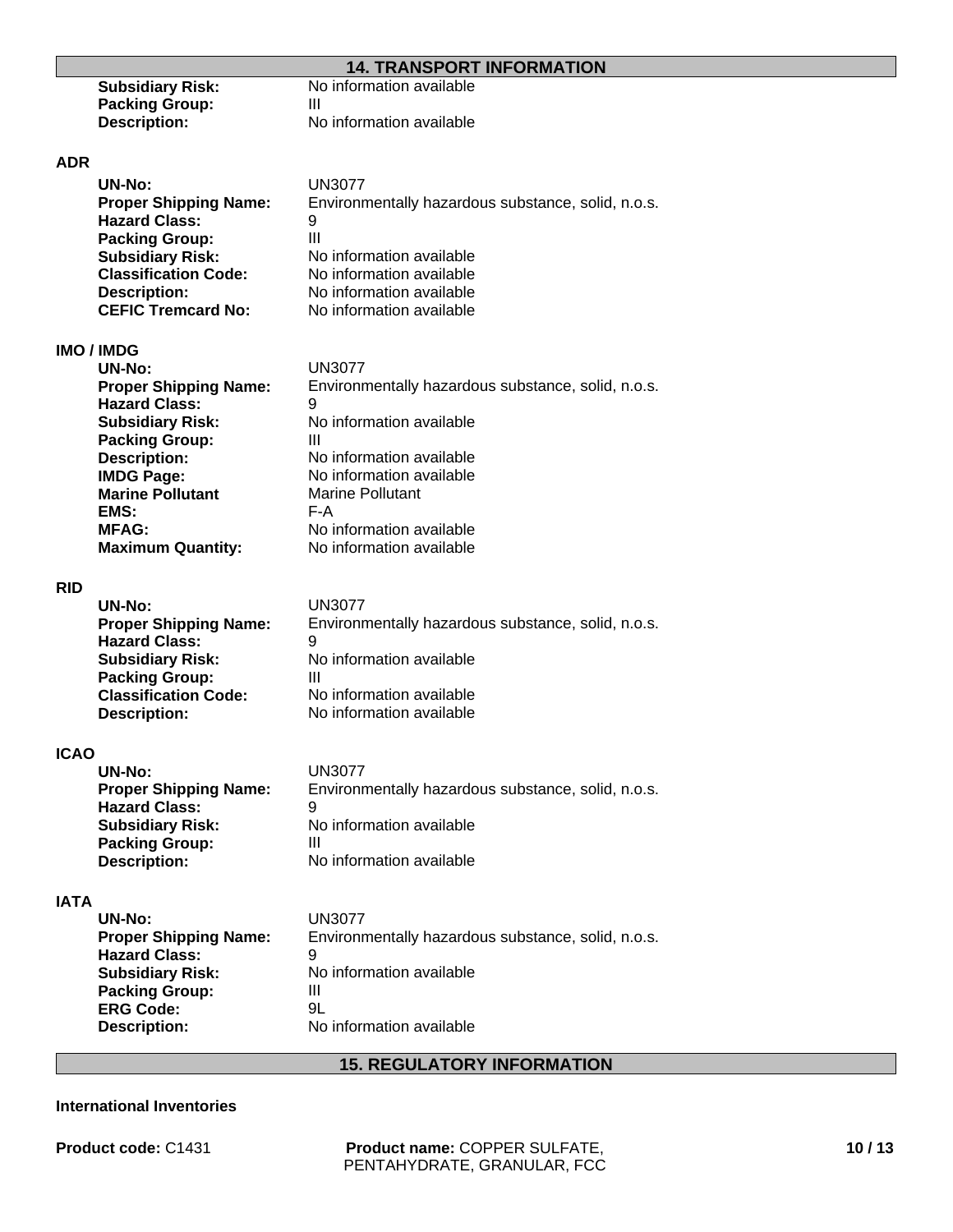| Components                         | <b>TSCA</b><br><b>U.S.</b> | <b>KOREA KECLI</b> | <b>Philippines</b><br>(PICCS) | <b>Japan ENCS</b> | <b>CHINA</b> | Australia<br>(AICS | EINECS-No.  |
|------------------------------------|----------------------------|--------------------|-------------------------------|-------------------|--------------|--------------------|-------------|
| Copper<br>Sulfate.<br>Pentahydrate | Listed<br>Not '            | Not present        | Present                       | Not present       | Present      | Present            | Not present |

#### **U.S. Regulations**

*Copper Sulfate, Pentahydrate*

**FDA - Food Additives Generally Recognized as Safe (GRAS):** 21 CFR 184.1261

#### **California Prop. 65: Safe Drinking Water and Toxic Enforcement Act of 1986.**

#### **Chemicals Known to the State of California to Cause Cancer:**

This product does not contain a chemical requiring a warning under California Prop. 65. (See table below)

#### **Chemicals Known to the State of California to Cause Reproductive Toxicity:**

This product does not contain a chemical requiring a warning under California Prop. 65. (See table below)

| <b>Components</b>               | Carcinogen | Developmental Toxicity | <b>Male Reproductive</b><br>Toxicity | <b>Female Reproductive</b><br>Toxicity: |
|---------------------------------|------------|------------------------|--------------------------------------|-----------------------------------------|
| Copper Sulfate,<br>Pentahydrate | Not Listed | Not Listed             | Listed<br>Not                        | <b>Not Listed</b>                       |

#### **CERCLA/SARA**

| <b>Components</b>               | <b>Substances and their</b> | CERCLA - Hazardous Section 302 Extremely Section 302 Extremely<br><b>Hazardous</b><br><b>Reportable Quantities Substances and TPQs Substances and RQs</b> | <b>Hazardous</b> | Section 313 -<br><b>Chemical Category</b> | Section 313 - Reporting<br>de minimis |
|---------------------------------|-----------------------------|-----------------------------------------------------------------------------------------------------------------------------------------------------------|------------------|-------------------------------------------|---------------------------------------|
| Copper Sulfate,<br>Pentahvdrate | None                        | None                                                                                                                                                      | None             | None                                      | None                                  |

#### **U.S. TSCA**

| Components                   | <b>TSCA Section 5(a)2 - Chemicals With Significant</b><br><b>New Use Rules (SNURS)</b> | <b>TSCA 8(d) -Health and Safety Reporting</b> |
|------------------------------|----------------------------------------------------------------------------------------|-----------------------------------------------|
| Copper Sulfate, Pentahydrate | Not Applicable                                                                         | <b>Not Applicable</b>                         |

#### **Canada**

#### **WHMIS hazard class:**

D1B Toxic materials D2B Toxic materials

#### **Copper Sulfate, Pentahydrate**

D2B

#### **Canada Controlled Products Regulation:**

This product has been classified according to the hazard criteria of the CPR (Controlled Products Regulation) and the MSDS contains all of the information required by the CPR.

#### **Inventory**

| Comr<br>------                          | וכט<br>udildur -     | $.$ (NDS)<br>$\cdots$<br>andu.<br>՝ |
|-----------------------------------------|----------------------|-------------------------------------|
| Copper<br>ntahvdrate<br>Sultate<br>. In | <b>INo</b><br>≒isteo | Not<br>Listed                       |

| <b>Components</b>            | <b>ICEPA Schedule I - Toxic Substances</b> | CEPA - 2010 Greenhouse Gases Subject to Manditory<br>Reporting |
|------------------------------|--------------------------------------------|----------------------------------------------------------------|
| Copper Sulfate, Pentahydrate | <b>Not listed</b>                          | Not listed                                                     |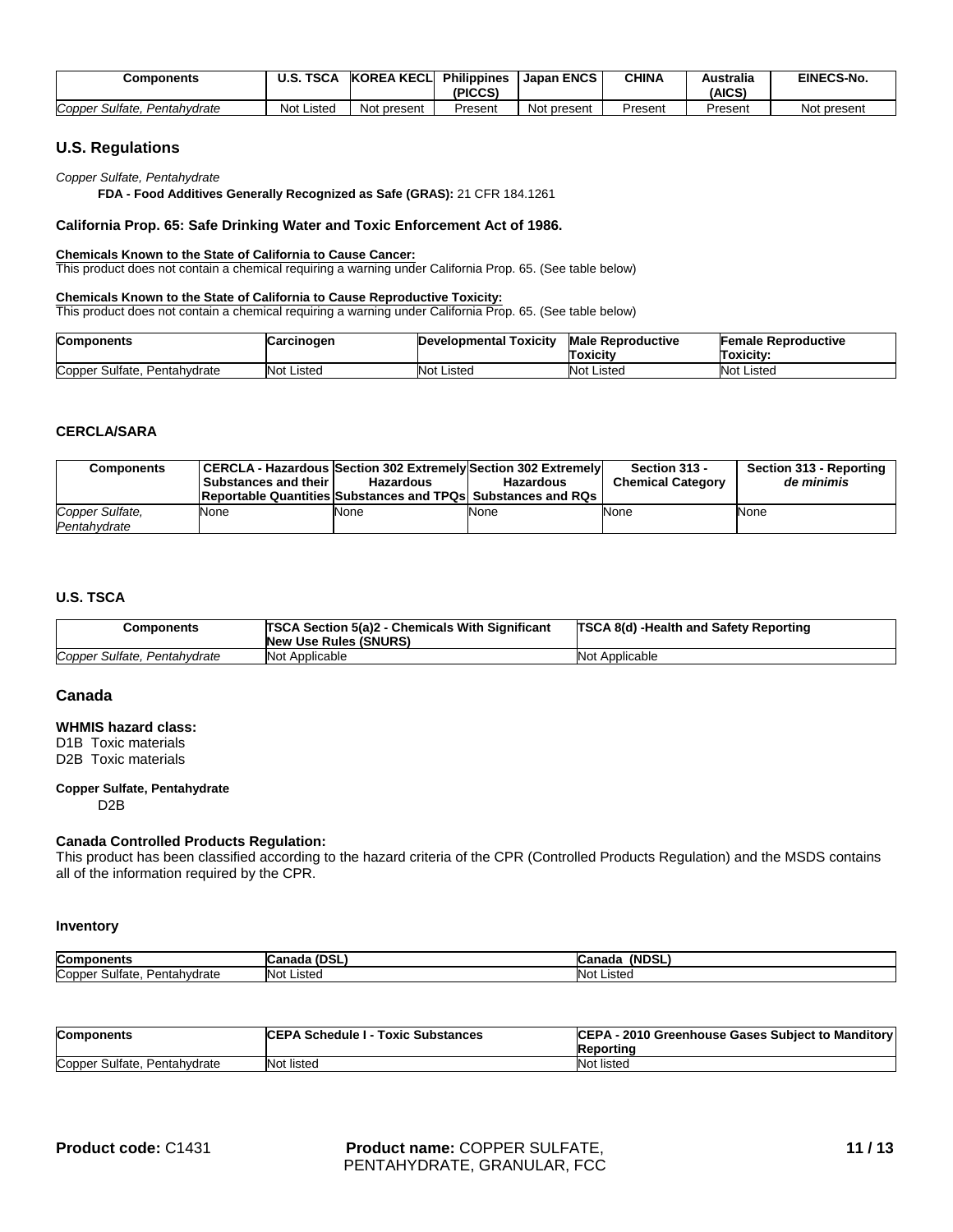#### **EU Classification**

#### **R-phrase(s)**

R25 - Toxic if swallowed.

R36 - Irritating to eyes.

R38 - Irritating to skin.

R50 - Very toxic to aquatic organisms.

R53 - May cause long-term adverse effects in the aquatic environment.

#### **S -phrase(s)**

S26 - In case of contact with eyes, rinse immediately with plenty of water and seek medical advice.

S46 - If swallowed, seek medical advice immediately and show this container or label.

S60 - This material and its container must be disposed of as hazardous waste.

S61 - Avoid release to the environment. Refer to special instructions/safety data sheets.

S36/37/39 - Wear suitable protective clothing, gloves and eye/face protection.

| <b>Components</b>                  | $- -$   | Limits:              | Safety         |
|------------------------------------|---------|----------------------|----------------|
|                                    | ication | <b>Concentration</b> | <b>Phrases</b> |
| Copper<br>Sulfate,<br>Pentahydrate |         | information<br>NC.   |                |

#### **The product is classified in accordance with Annex VI to Directive 67/548/EEC**

#### **Indication of danger:**

T - Toxic







**16. OTHER INFORMATION**